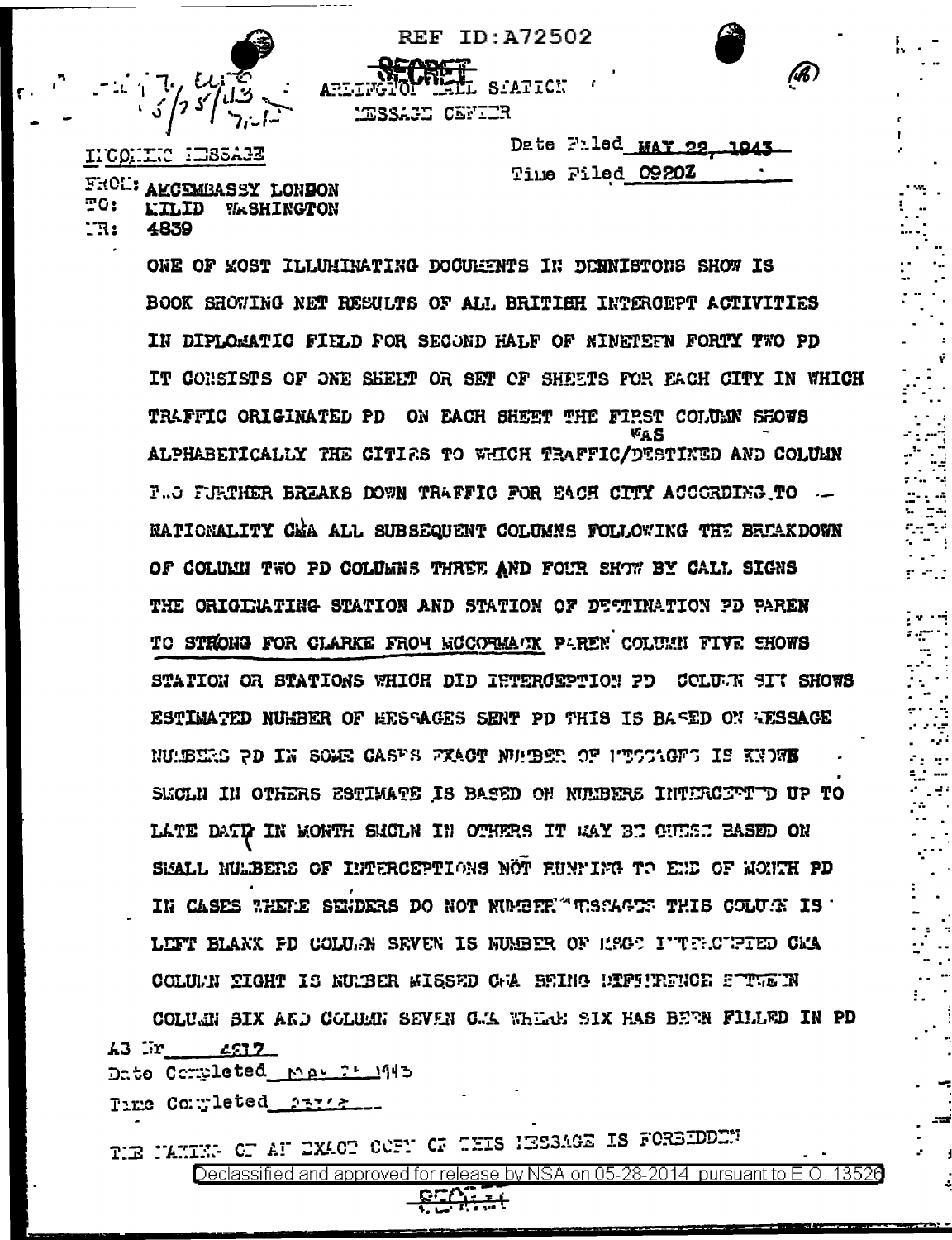**REF ID: A72502** ARLINGTQ CONTRESS AFTON

HESSAGE CENTER

ILCOME MESAGE FROM: TO:  $\mathbb{T} \mathbb{R}$  : 4839

| Date Filed |
|------------|
| Time Filed |

 $\mathcal{A}$ 

## PAGE TWO

COLUMN NINE IS NUMBER OF HSGS INTERCEPTED IN CASES OF UNNUMBERED SERIES PD COLUEN TEN IS THE USUAL REFARKS PD REFARKS INCLUDE INFORMATION NECESSARY TO UNDERSTAND FIGURES OWA SUCH AS NOTE THAT TRAFFIC ONLY STARTED IN JUNE OR THAT INTERCEPTION COMMENCED IN AUGUST OR THAT DIPLOMATIC RELATIONS WERE BROUGH IN WAY AND TRAFFIC DESCORTIKUED PD REMARKS ALSO INCLUDE INFORMATION TO GUIDE USERS OF BOOK CWA SUCH AS NOTE THAT TRAFFIC IS TUPORTART AND THAT FURTHER EFFORTS SHOULD BE WADE TO GET IT CHA OR THAT AT ACTUAL PLACES OF INTERCEPTION IT IS HARD TO GET LEGIBLE GOPY CMA OR THAT BEGAUSE ONLY SLOW REANS OF RULAYING ARE AVAILABLE IT ARRIVES TOO LATE TO BR USED CAA ETC PD PAGES ARE THIRTEEN PLUS BY SIXTEEN PLUS INCHES AND TRIPLE SPACING IS USED CMA LEAVING PLENTY OF ROOM FOR NOTES. PD SUCH A BOOK TOULD BE OF GREAT USE TO US AND OVER THE PAST YFAR IF INFORMATION OF THIS KIND HAD BEEN AVAILABLE IN THIS READILY USABLE FORE IT WOULD HAVE SAVED IN UNFRABLE INGUIRIES TO ARUINGTON AND FOULD HAVE WADE ANSTERSTO MANY INQUIRIES MOTE ACCUEATE PD FROM SUCH A BOOK IT IS POSSIBLE TO TAKE OFF TOTALS OF WATERIAL BY ORIGIN AND DESTINATION CMA BY MATICNALITIES ETC CMA AND TO SEN TEAT IN PERCEPT STATIONS PRODUCE IMPORTANT PATERIAL AND IN WHAT

VOLUGE CAA EO DETERMINE AT A CLANCE THAT SURCES OF INFORMATION AS Ir Date Completed

Tume Cornuleted

THE ILMING OF AT EXACT COFY OF THIS IEESAGE IS FORBIDDEN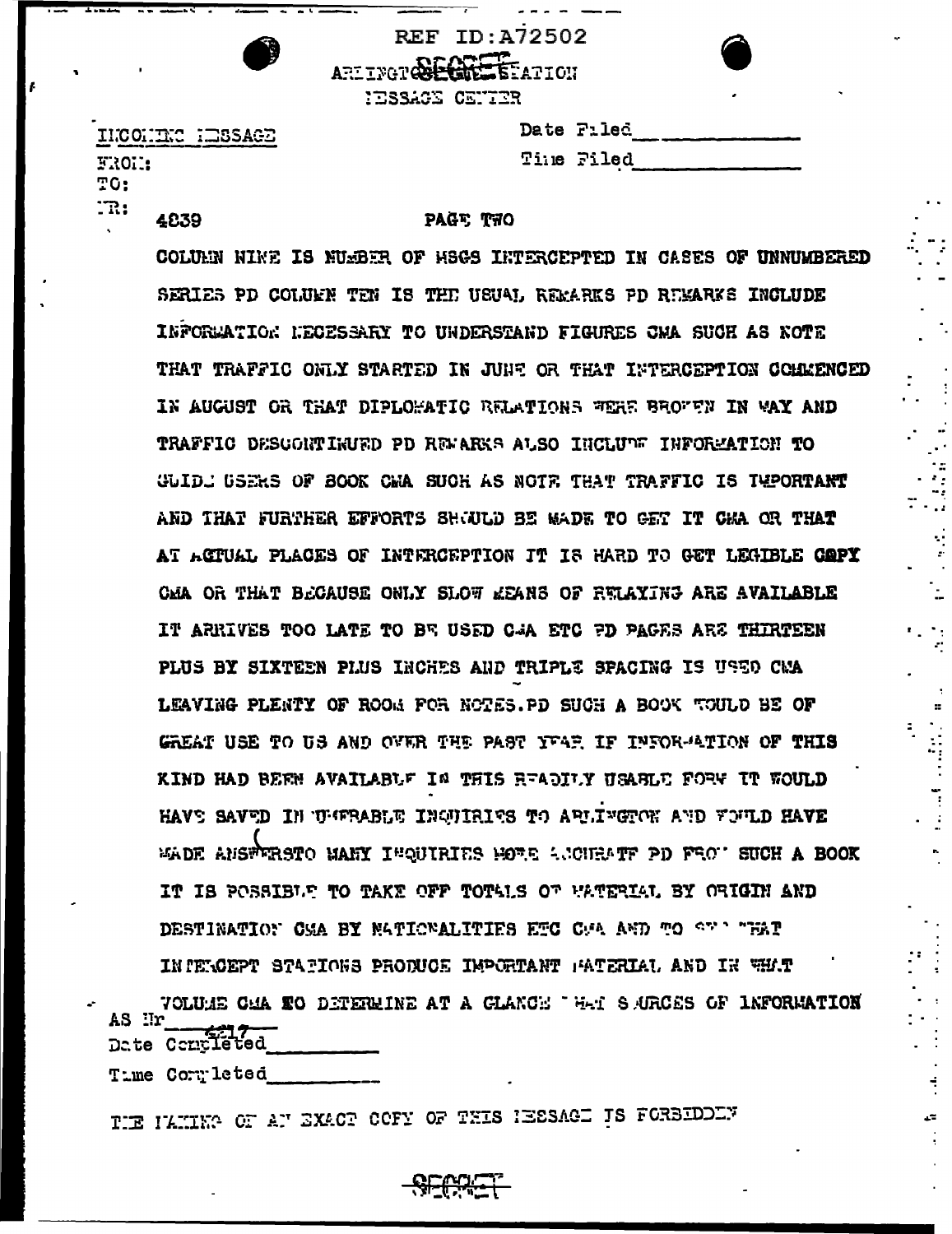

**REF ID: A72502** SECHELTI ARLIYGTON E STATICH

MESSAGE CENTER

INCONTIC IESSAGE  $F:01:$  $TO:$ FR: 4839

Þ

| Date Filed |
|------------|
| Time Filed |

 $\tilde{\mathbf{z}}$ 

- 21

., .

 $\ddot{\cdot}$ 

 $\mathbf{r}$  .

.<br>مب  $\mathcal{C}$ 

 $\ddot{\mathcal{L}}$ 

. . . . . .<br>. **. . . .** .

. ...<br>. ...

 $\mathbf{r}$  .

. ...<br>. ...

. .<br>...

 $\sim$ 

 $\mathbb{R}^2$ 

## PAGE THREE

THERE ARE IN EACH PRINCIPAL CITY AND HOW MANY OF THEM ARE BEING TAPPED AND OF COURSE TO SET HOW MUCH OF PACH TYPE OF TRAFFIC IS BEING BROUGHT IN PD RECOMMEND THAT YOU AND CORDERMAN CONSIDER SETTING UP THIS KIND OF A RECORD AND KETPING IT UP HONTH TO MONTH CMA FHICH BRITISH ARE NOT STARTING TO DO PD IT IS DEPOSSIBLE TO EYAGGERATE HOW MANY SURPRISES YOU WOULD GET FROM LOOKING AT THUSE RECORDS OR HOW WANY SUBJECTS THAT WE HAVE DISCUSSED IT WOULD IL'UNINATE PD TO WEATION ONE CHA YOU WILL RECALL CUP. DISCUSSION OF POSSIBI ITY OF STOPPING AXIS TRAFFIC TO AND TROM PORTUGESE AFRICAN POINTS PD YOU MAY BE SURPRISED TO LIKPH THAT PORTUGAL CHA WHICH GOVIKNS THE COLONY CHA SENT ONE HUNDRED AND TWENTY TWO "ISGS TO LOURFNCO HARQUES DURING SECOND HALF OF HINETEEN FORTY TWO WHEREAS THE ITALIAN EIRASSY IN LISBON SEND MAXAXMAY TWELVE HUNDARD AND NINETY FIVE CAA AND THAT FIGURED IN OTHER DIR UFION ARE COMPARABLE PD HAD WE HAD THESE FIGURES IN OUR KINDS AT TIME OF OUR DISCUSSION 'E WOULD HAVE SEFT THIS PICTURE IN VERY DIFFURENT LIGHT PD PAGES FOR TOKYO CIVE CLEAR AND EXTREMILY INTERISTING PICTURE OF WHOLE JAPANIST DIPLOMATIC COMMUNICATIONS PICTURE PD THIT REVILL THAT FOUR HIME FIGHT DIPLOYATIC CIRCULARS WHIT LUTERCEPPED OUT OF NINE THREE SIX SENT OUT C.A BUT UNFORTURATELY FIGURE FOR

AS Ir 4217

Date Completed

Time Completed ...

TIE TAMING OF AN EXACT COFY OF THIS IESSAGE IS FORBIDDEN

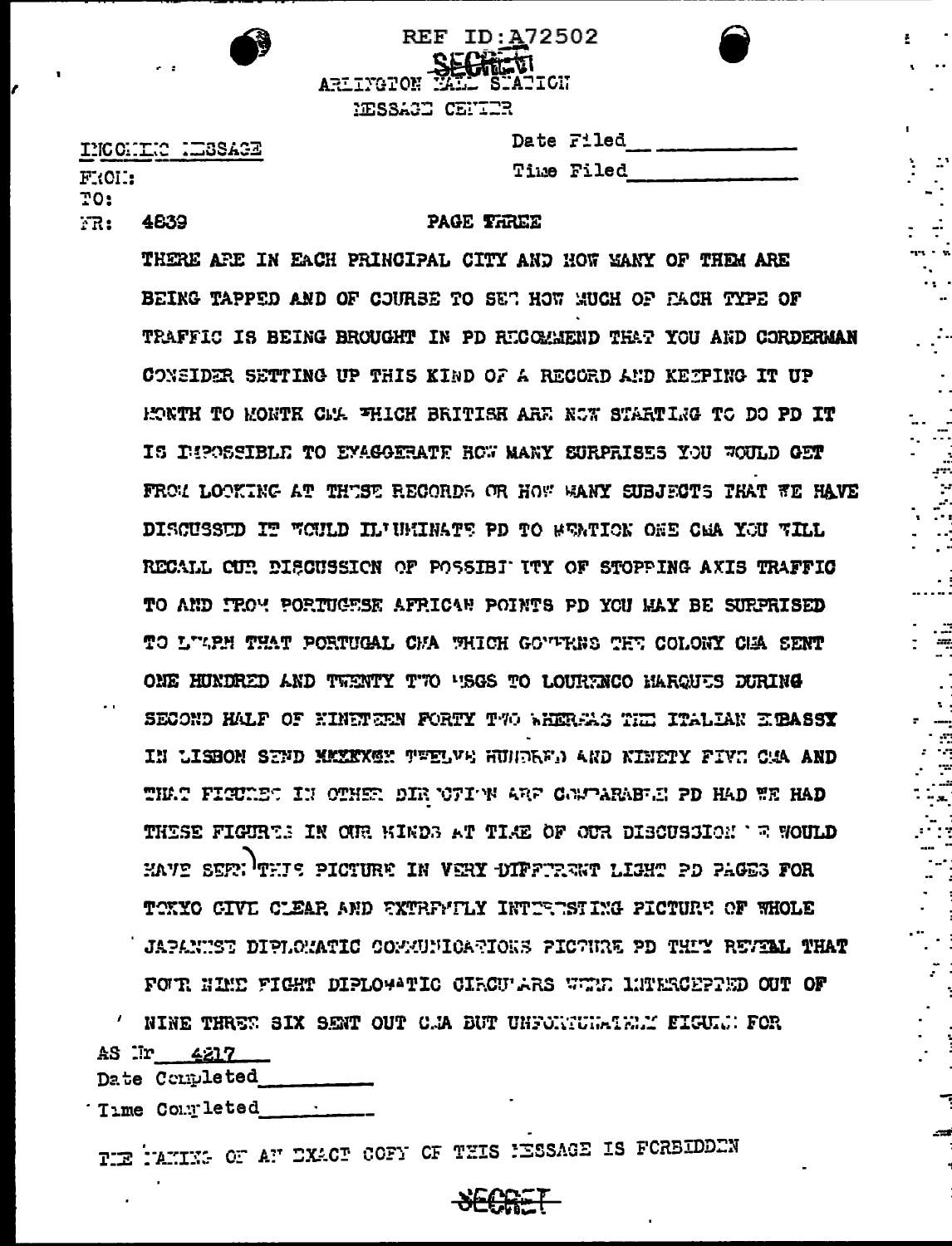|                       |  | <b>REF ID: A72502</b> |  |
|-----------------------|--|-----------------------|--|
| RIINGTON FALL STATION |  |                       |  |
| PESS-SECREET          |  |                       |  |

F.

.<br>. . .

 $\frac{1}{2}$ 

INCONTY HESSAGE **FROL:** TG:  $17:$ 

4839

## **PAGE FOUR**

Date Filed

Time Filed

 $\mathcal{L}$  . The contract of  $\mathcal{L}$ 

 $\mathbb{R}^2$ 

INTERCEPTIONS DOES NOT IN ANY INSTANCE INCLUDE TRAFFIC RECEIVED FROM UNITED STATES AND THEREFORE THAT SIDE OF PICTURE IS INCOMPLETE PD TOXYO FIGURES SHOT THAT GERMAN COM UNICATIONS TO AND FROM BURLIN ARE MUCH HORE NUMEROUSS THAN JAPANESH PARIN ALMOST FOUR TIMES AS LARGE PAREN PD I CANNOT CARRY IN MIND ALL STRIMING EXAMPLES WHICH I ROTED BUT ONE OTHER IS THAT ITALIAN THATSES TO AND FROM BARGHOK IS THE LARSER THAN I HAD IMAGINT AND THAT MUCH THE LARGEST ITI IN IRISH GOVIRNATHY TRAFFIC TAS TO AND FROM VICHY PD I GIVE YOU THESE TO ILLUSITATE HOW YUCH INFORMATION YOU CAN SPOT CUICKER FROM SUCH A SCHEDULE AND HOW USEFUL IT WOULD BE IN VARIOUS WAYS CAA INCLUDING SETTING UP OF TRAFFIC PRIORITIES

(SPECIAL FRIEDMAN SYSTEM)

| AS Nr |                 |  |                                 |  |  |                |                                                          |
|-------|-----------------|--|---------------------------------|--|--|----------------|----------------------------------------------------------|
|       | Date Com422 Ted |  |                                 |  |  |                |                                                          |
|       | Time Completed  |  | <b>MAY 25, 1943</b><br>$-01452$ |  |  | $\blacksquare$ |                                                          |
|       |                 |  |                                 |  |  |                | TIE PANING OF AU EXACT COFY OF THIS IESSAGE IS FORBIDED. |